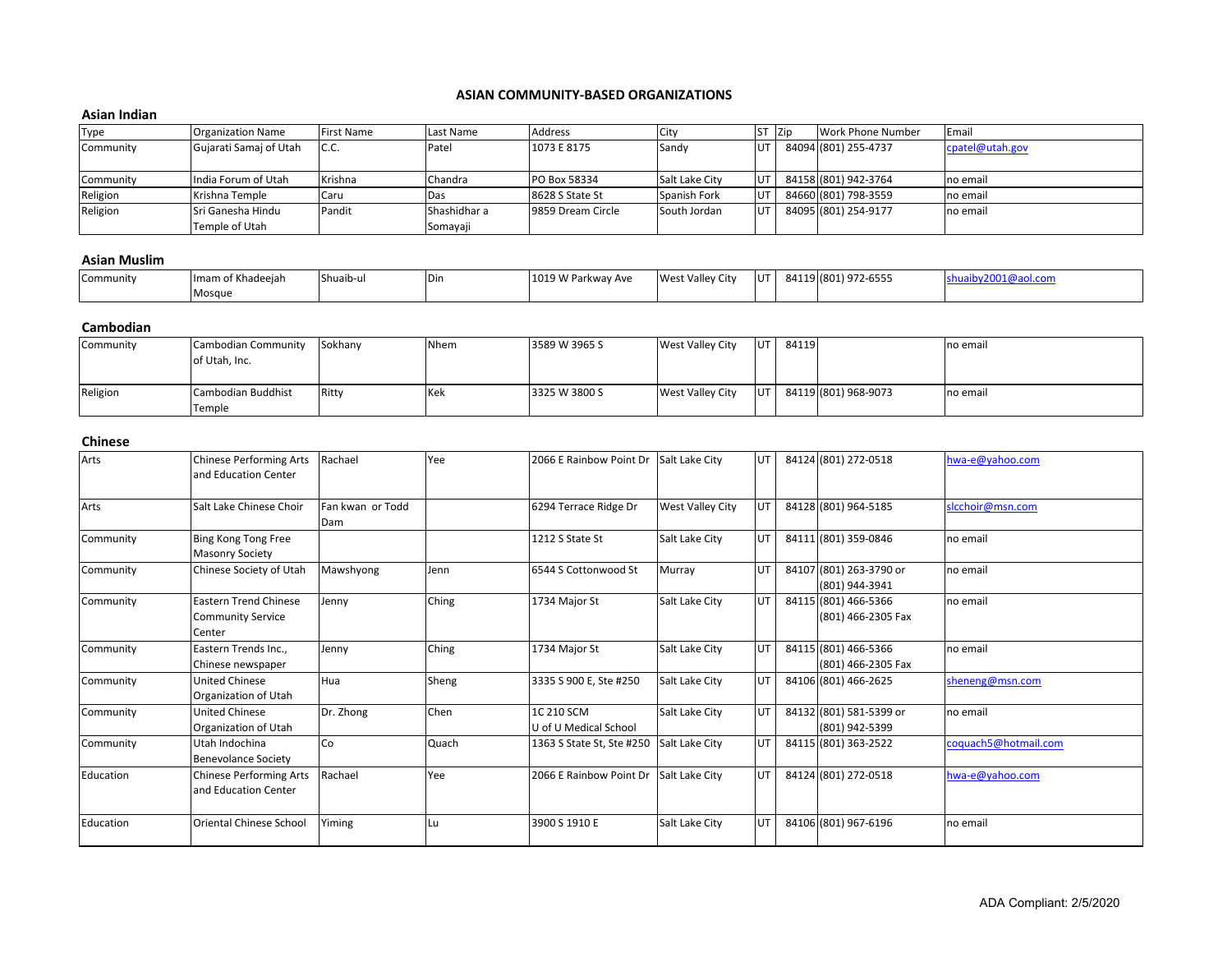| Type            | <b>Organization Name</b>                                                                               | <b>First Name</b> | Last Name   | Address                 | City             | ST Zip |       | Work Phone Number                         | Email                                              |
|-----------------|--------------------------------------------------------------------------------------------------------|-------------------|-------------|-------------------------|------------------|--------|-------|-------------------------------------------|----------------------------------------------------|
| History         | Utah Association of<br><b>Chinese History</b>                                                          | Zheng Lun         | Zhou        | 1247 E Iris Lane        | Salt Lake City   | UT     |       | 84106 (801) 466-2716                      | no email                                           |
| Religion        | Chinese Christian Church James S.<br>(Christian Youth<br>Fellowship)                                   |                   | Chen        | 1910 E 3900 S           | Salt Lake City   | UT     |       | 84124 (801) 278-4723                      | no email                                           |
| Religion        | Salt Lake City Chinese<br>Assembly of God                                                              |                   | Huang       | 4300 S 700 E            | Salt Lake City   | UT     |       | 84107 (801) 277-1338                      | no email                                           |
| Religion        | The Church of Jesus<br>Christ of Latter Day<br>Saints, University of Utah<br>First Stake, Chinese Ward | David             | Mu          | 160 S University St     | Salt Lake City   | UT     |       | 84112 (801) 942-2422                      | no email                                           |
| Seniors         | <b>Chinese Seniors United</b><br>Association of Utah                                                   | Glen              | Hong        | 4855 S 850 E            | Ogden            | UT     |       | 84403 (801) 479-4009 or<br>(801) 363-2302 | no email                                           |
| Science         | <b>Chinese Association for</b><br>Science and Technology<br>USA (CAST) Utah Chapter                    | Wayne             | Xia         | 6535 Canyon Crest Dr    | Salt Lake City   | UT     |       | 84121 (801) 524-3702                      | no email                                           |
| Women           | Utah Chinese Women<br>Association                                                                      | Fan               | Kwan        | Sunny Brook Dr          | West Valley City | UT     |       | 84119 (801) 539-7059                      | no email                                           |
| Community       | Utah Organization of<br><b>Chinese Americans</b>                                                       | Jenny             | Wang        | 1220 B Hudson           | Salt Lake City   | UT     |       | 84106 (801) 466-9405                      | eannywang@earthlink.net                            |
| <b>Filipino</b> |                                                                                                        |                   |             |                         |                  |        |       |                                           |                                                    |
| Type            | <b>Organization Name</b>                                                                               | First Name        | Last Name   | Address                 | City             | ST Zip |       | Work Phone Number                         | Email                                              |
| Arts            | Likha                                                                                                  | Manny             | Evangelista | 5693 W Cape Cod Dr      | West Valley City | UT     |       | 84120 (801) 487-4450                      | no email                                           |
| Arts            | <b>Filipino Performing Arts</b><br>of Utah                                                             | Aida Santos       | Mattingley  | PO Box 11465            | Salt Lake City   | UT     |       | 84147 (801) 967-3127                      | hwa-e@yahoo.com                                    |
| Arts            | Maharlika-Philippines<br>Dance Troupe                                                                  | Lettie            | Thomas      | 5386 Colter Dr          | Kearns           | UT     |       | 84118 (801) 968-5110                      | no email                                           |
| Community       | Filipino American<br>Association of Northern<br>Utah                                                   | Marcial           | Santiago    | 1941 S 100 W            | Clearfield       | UT     |       | 84015 (801) 725-1058                      | no email                                           |
| Community       | Filipino American<br>Association of Utah                                                               | Felicidad         | Hipol       | 3426 W Danube Dr        | Taylorsville     | UT     | 84118 |                                           | felicidad37@aol.com                                |
| Community       | Filipino American<br>Association of Utah<br>County                                                     | Howard            | Eckstein    | 1301 W 1480 N           | Orem             | UT     |       | 84057 (801) 380-6989 or<br>(801) 266-2366 | fil amutahcounty@hotmail.com                       |
| Community       | Park City Filipino<br>Association                                                                      | Eryq              | Yturralbe   | PO Box 680840           | Park City        | UT     |       | 84068 (435) 513-1686                      | no email                                           |
| Community       | Philippine American<br>United Families of Utah                                                         | Manny             | DeJesus     | 4582 W 4100 S           | West Valley City | UT     |       | 84120 (801) 440-7404 or<br>(801) 915-0607 | manny.dejesus@zerocases.com<br>or nyzelady@aol.com |
| Community       | Philippine Peace Garden<br>Council                                                                     | Robert            | Culas       | PO Box 11344            | Salt Lake City   | UT     |       | 84147 (801) 967-3127                      | rculas@culaslaw.com                                |
| Community       | Philippino American<br>Bayanihan Association of<br>Utah                                                | Malou             | Thornell    | 5810 W Corentine Circle | Kearns           | UT     | 84118 |                                           | malouthornell@yahoo.com                            |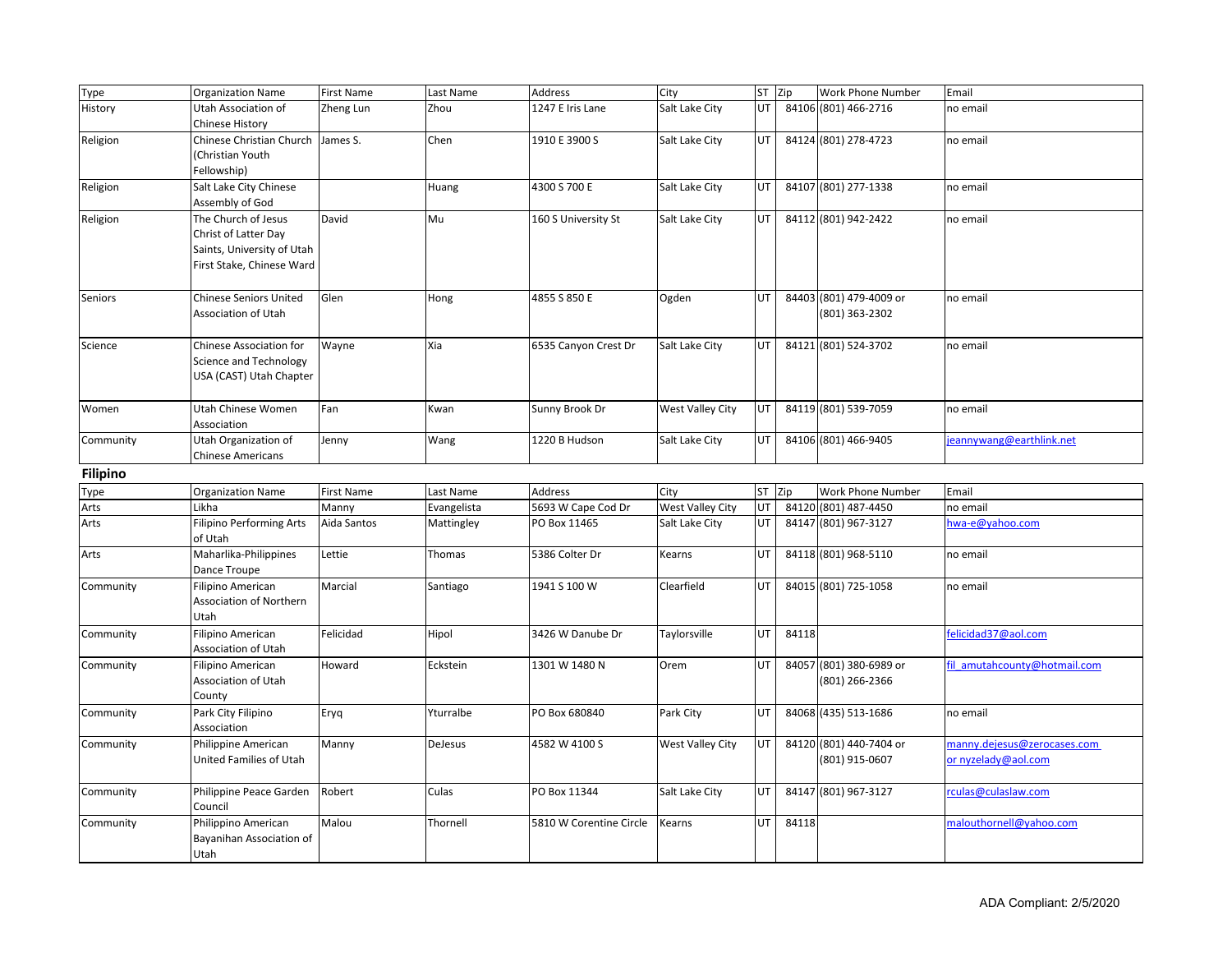| Type      | <b>Organization Name</b>  | <b>First Name</b> | Last Name  | Address             | <b>City</b>    | <b>ST</b> | <b>Zip</b> | Work Phone Number    | Email                     |
|-----------|---------------------------|-------------------|------------|---------------------|----------------|-----------|------------|----------------------|---------------------------|
| Community | Utah Alliance of Filipino | Mila              | Baldazo    |                     | Ogden          | IUT       |            | 84401 (801) 392-7763 | no email                  |
|           | Communities               |                   |            |                     |                |           |            |                      |                           |
| History   | Filipino American         | Aida Santos       | Mattingley | PO Box 11465        | Salt Lake City | <b>UT</b> |            | 84147 (801) 967-3127 | aidasanmatt@aol.com       |
|           | National Historical       |                   |            |                     |                |           |            |                      |                           |
|           | Society, Utah Chapter     |                   |            |                     |                |           |            |                      |                           |
| Religion  | Misang Bayan              | Maffie            | Salvania   | 516 E Hollow Circle | Sandy          | lut       |            | 84047 (801) 288-9020 | maffie salvania@yahoo.com |

## **Hmong**

| Community | h Hmong Association<br>.<br>Uldil | John | Vang | : 12100 S<br>694 F | Draper | UT | 84020 (801) 565-2576 | /ong@bd.com<br>опг |
|-----------|-----------------------------------|------|------|--------------------|--------|----|----------------------|--------------------|
|           |                                   |      |      |                    |        |    |                      |                    |

### **Japanese**

| Community      | Japanese American<br>Citizens League, Mount<br>Olympus Chapter          | Diane     | Akiyama         | 3711 S 1100 E            | Salt Lake City | <b>UT</b> | 84106 |                                             | diane.akiyama@utahbar.org  |
|----------------|-------------------------------------------------------------------------|-----------|-----------------|--------------------------|----------------|-----------|-------|---------------------------------------------|----------------------------|
| Community      | Japanese American<br>Citizens League, Salt Lake<br>Chapter              | Metra     | Barton-Henry    | 120 S 200 W, #201        | Salt Lake City | <b>UT</b> |       | 84101 (801) 521-2741                        | no email                   |
| Community      | Japanese American<br>Citizens League,<br>Wasatch Front North<br>Chapter | Marion    | Hori            | 1049 W.<br>Melbourne Cir | Farmington     | UT        |       | 84025 (801) 424-5225<br>(801) 451-9542 Home | horisan@comcast.net        |
| Community      | US Japan Center of Utah                                                 | Dean      | Collinwood, PhD | 825 N 300 W, Ste 112     | Salt Lake City | <b>UT</b> | 84103 |                                             | ibi@quest.net              |
| History        | Topaz Museum                                                            | Jane      | <b>Beckwith</b> | <b>PO Box 241</b>        | Delta          | UT        |       | 84624 (435) 864-2098                        | jane.beckwith@delaware.com |
| Religion       | <b>Buddhist Church of</b><br>Ogden                                      | Annette   | Koga            | 155 N St                 | Ogden          | UT        |       | 84404 (801) 392-7132                        | no email                   |
| Religion       | Honeyville Buddhist<br>Temple                                           | Kenji     | Fujikawa        | 755 N 2750 W             | Honeyville     | <b>UT</b> |       | 84314 (435) 279-8264                        | no email                   |
| Religion       | Japanes Church of Christ                                                | Luke      | Choi            | 268 W 100 S              | Salt Lake City | <b>UT</b> |       | 84101 (801) 363-3251                        | bill-patalexander@att.net  |
| Religion       | LDS Dai ichi Branch                                                     | Spencer   |                 | 1518 N 200 W             | Centerville    | UT        |       | 84014 (801) 298-2547                        | no email                   |
| Religion       | Ogden Christian Church                                                  | Elizabeth | Kitamura        | 520 23rd St              | Ogden          | UT        |       | 84401 (801) 392-4833                        | no email                   |
| Religion       | Salt Lake Buddhist<br>Temple                                            | Jerry     | Hirano          | 211 W 100 S              | Salt Lake City | <b>UT</b> |       | 84101 (801) 363-4742                        | ikhirano@msn.com           |
| <b>Seniors</b> | Salt Lake Nikkei Senior<br>Center                                       | Dot       | Richeda         | 333 E 4500 S, #13        | Salt Lake City | <b>UT</b> |       | 84107 (801) 262-8406                        | dricheda@banquetcheese.com |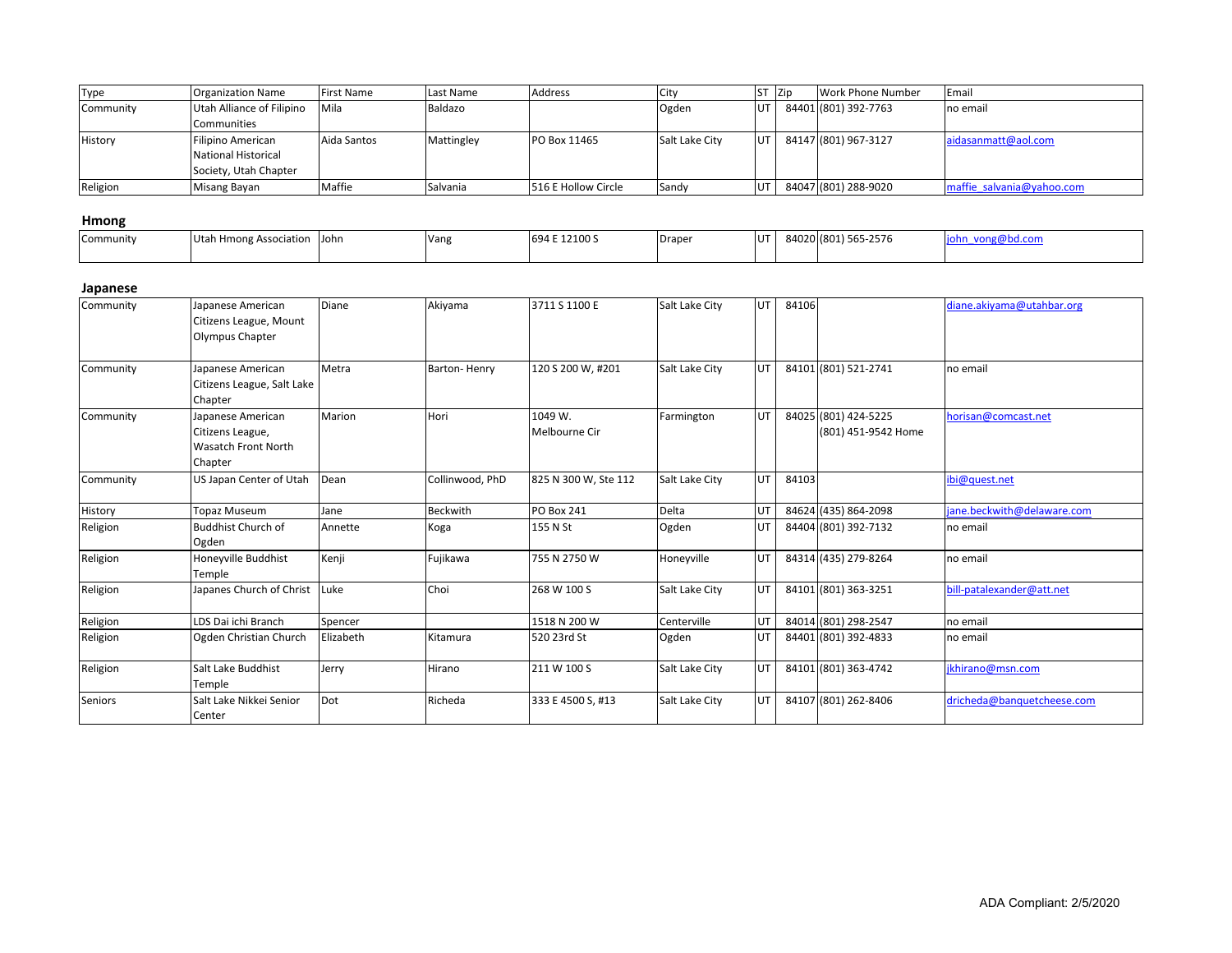#### **Korean**

| Type           | <b>Organization Name</b>                          | <b>First Name</b> | Last Name | Address                                | City           | ST Zip |                   | Work Phone Number                | Email              |
|----------------|---------------------------------------------------|-------------------|-----------|----------------------------------------|----------------|--------|-------------------|----------------------------------|--------------------|
| Community      | Korean American Society Steve<br>of Utah          |                   | Kim       | 2797 E Newcastle Dr                    | Sandy          | UT.    |                   | 84092 (801) 733-7720             | drskim@comcast.net |
| Education      | Korean American<br>Community School in<br>Utah    | Richard           | Han       | 3396 S Paige Circle                    | Salt Lake City | UT.    |                   | 84109 (801) 644-5577             | no email           |
| Education      | Korean School (Han-In<br>School)                  |                   |           | PO Box 522304                          | Salt Lake City |        | UT 84152-<br>2304 | (801) 644-5577                   | no email           |
| Education      | Korean School (Provo)                             | Jong Sup          | Hwang     | 1646 Mountain Oaks Dr                  | Orem           | UT.    |                   | 84057 (801) 235-0947             | no email           |
| Religion       | <b>Bethany Baptist Church</b>                     | Kyung-Tae         | Cha       | 1151 E Highway 193                     | Layton         | UT.    |                   | 84040 (801) 771-3124             | no email           |
| Religion       | Full Gospel Church of<br>Zion                     | Ki-Chan           | Song      | 176 W Golden Avenue                    | Layton         | UT.    |                   | 84041 (801) 825-9599             | no email           |
| Religion       | Full Gospel Salt Lake<br>Church                   | Hee-Chul          | An        | 3900 S 2780 E<br>Mailing: 877 Colony S | Salt Lake City | UT     |                   | 84112 (801) 263-1457             | no email           |
| Religion       | Korean Catholic Church<br>of Utah                 | Dr. Dae-Myung     | Kang      | 400 S 1072 W                           | Salt Lake City | UT.    |                   | 84104 (801) 521-6831             | no email           |
| Religion       | Korean First Presbyterian Peter<br>Church of Utah |                   | Kim       | 2018 E 2100 S                          | Salt Lake City | UT.    |                   | 84109 (801) 274-7373             | no email           |
| Religion       | Korean Presbyterian<br>Church of Salt Lake City   | Oh-Sung           | Kwon      | 5929 S 900 E                           | Salt Lake City | UT.    |                   | 84121 (801) 263-3675<br>(Korean) | no email           |
| Religion       | Korean Presbyterian<br>Church of Utah             | Soo-Kwang         | Kim       | 425 E 700 S                            | Salt Lake City | UT.    |                   | 84111 (801) 322-0222             | no email           |
| Religion       | Utah Campus Community Chul-Hong<br>Church         |                   | Kim       | 1724 E 2100 S                          | Salt Lake City | UT     |                   | 84121 (801) 550-3826             | no email           |
| Religion       | <b>Utah Oriental Mission</b><br>Church            | Jooyoung          | Sohn      | 1240 E 5600 S                          | Salt Lake City | UT     |                   | 84121 (801) 261-2558             | no email           |
| <b>Seniors</b> | Korean Senior Citizens<br>Group                   | Kyung-Hee         | Min       | 274 W 200 S, #27                       | Salt Lake City | UT     |                   | 84101 (801) 359-1622             | no email           |
| Women          | Korean Inter-Cultural<br>Woman's Group of Utah    | Nan               | Davis     | 1133 E. Brickyard Rd,<br>#1506         | Salt Lake City | UT     |                   | 84106 (801) 487-6113             | no email           |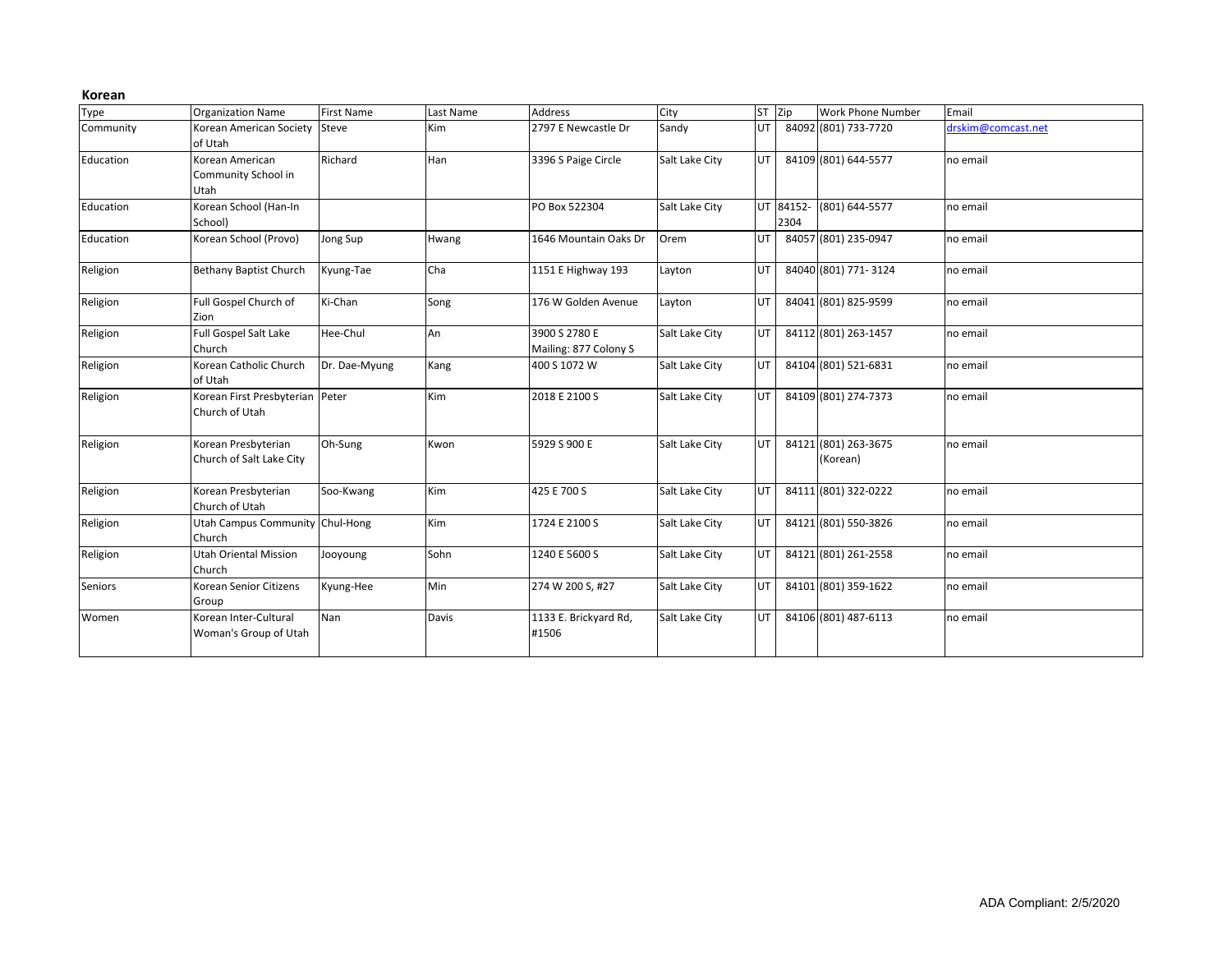| Type      | <b>Organization Name</b>                        | <b>First Name</b> | Last Name      | <b>Address</b>               | City           | ST Zip | <b>Work Phone Number</b> | Email             |
|-----------|-------------------------------------------------|-------------------|----------------|------------------------------|----------------|--------|--------------------------|-------------------|
| Community | Lao Association of Utah                         | Wanh              | Chanthapa nnh  | 1199 River View Dr           | Garland        | UT     | 84312 (435) 257-0633     | no email          |
| Community | Lao Association of Utah                         | Inthy             | Kosanovon g    | 6836 S Running Spring        | West Jordan    | UT     | 84084 (801) 566-1246     | no email          |
| Community | Lao Association of Utah                         | Pheng             | Naboutsy       | 190 E 9670 S                 | Sandy          | UT     | 84070 (801) 495-0479     | no email          |
| Community | Lao Association of Utah                         | Viengsay V.       | Sundara        | 3782 Jackson Avenue          | Ogden          | UT     | 84403 (801) 626-0335     | vsundara@utah.gov |
| Community | Lao Association of Utah                         | Anisa             | Vongsengx ay   | 1342 W 1075 N                | Layton         | UT     | 84041 (801) 546-4312     | no email          |
| Community | Lao Association of Utah                         | Khambane          | Vongthongc hit | 5063 S 3600 W                | Kearns         | UT     | 84118 (801) 964-1498     | no email          |
| Community | Lao Association of Utah,<br>Ogden Chapter       | Keo               | Malay          | 981-33rd St                  | Ogden          | UT     | 84403 (801) 392-2381     | no email          |
| Community | Lao Association of Utah,<br>Provo Chapter       | Sithamma          | Homsaved       | 1017 W 1260 N                | Orem           | UT     | 84057 (801) 226-1613     | no email          |
| Community | Lao Association of Utah.<br>Salt Lake Chapter   | Samay             | Rattana        | 1589 Navajo St               | Salt Lake City | UT     | 84104 (810) 886-0068     | no email          |
| Community | Lao Association of Utah.<br>Sandy Chapter       | Sysouk            | Rathsavong     | 244 E Jordan View Dr<br>#151 | Sandy          | UT     | 84070 (801) 571-8361     | no email          |
| Community | Lao Association of Utah.<br>West Jordan Chapter | Sommuk            | Konesavan h    | 8712 S 1480 W                | West Jordan    | UT.    | 84088 (810) 255-5586     | no email          |
| Community | Lao Association of Utah,<br>West Valley Chapter | Sayasith          | Ritvixay       | 3392 W 5735 S                | Kearns         | UT.    | 84118 (801) 968-8221     | no email          |
| Community | Lao Relief Association of<br>Ogden              | Feuanekeo         | Vongsavath     | 1137 W 2500 N                | Clinton        | UT     | 84015 (801) 825-1840     | no email          |
| Religion  | Wat Muni Sriratnaram<br>(Lao Buddhist Temple)   | Pheng             | Naboutsy       | 279 E 800 S                  | Sandy          | UT     | 84070 (801) 255-1546     | no email          |

## **Multi-Cultural**

| Community   | Asian Association of              | Mele Mailei       | Cheng         | 1588 S Major St    | Salt Lake City | <b>UT</b> |            | 84115 (801) 467-6060 | melem@aau-slc.org         |
|-------------|-----------------------------------|-------------------|---------------|--------------------|----------------|-----------|------------|----------------------|---------------------------|
|             | Utah/Utah Refuge                  | (Receptionist)    |               |                    |                |           |            |                      |                           |
|             | Employment &                      |                   |               |                    |                |           |            |                      |                           |
|             | Community Center                  |                   |               |                    |                |           |            |                      |                           |
| Community   | Utah Asian Chamber of<br>Commerce | Eunice Jones      | Pedersen      | 3776 S Highland Dr | Salt Lake City | UT        |            | 84106 (801) 347-1658 | info@utahasianchamber.org |
| Type        | <b>Organization Name</b>          | <b>First Name</b> | Last Name     | Address            | City           | <b>ST</b> | <b>Zip</b> | Work Phone Number    | Email                     |
| <b>Thai</b> |                                   |                   |               |                    |                |           |            |                      |                           |
| Community   | Thai Association of Utah          | <b>Suri</b>       | Suddhiphay ak | 871 W 500 N        | Salt Lake City | <b>UT</b> |            | 84116 (801) 595-6829 | no email                  |
| Religion    | Thai Buddhist Temple              |                   |               | 644 E 1000 N       | Layton         | UT        |            | 84041 (801) 544-7616 | no email                  |

**Lao**